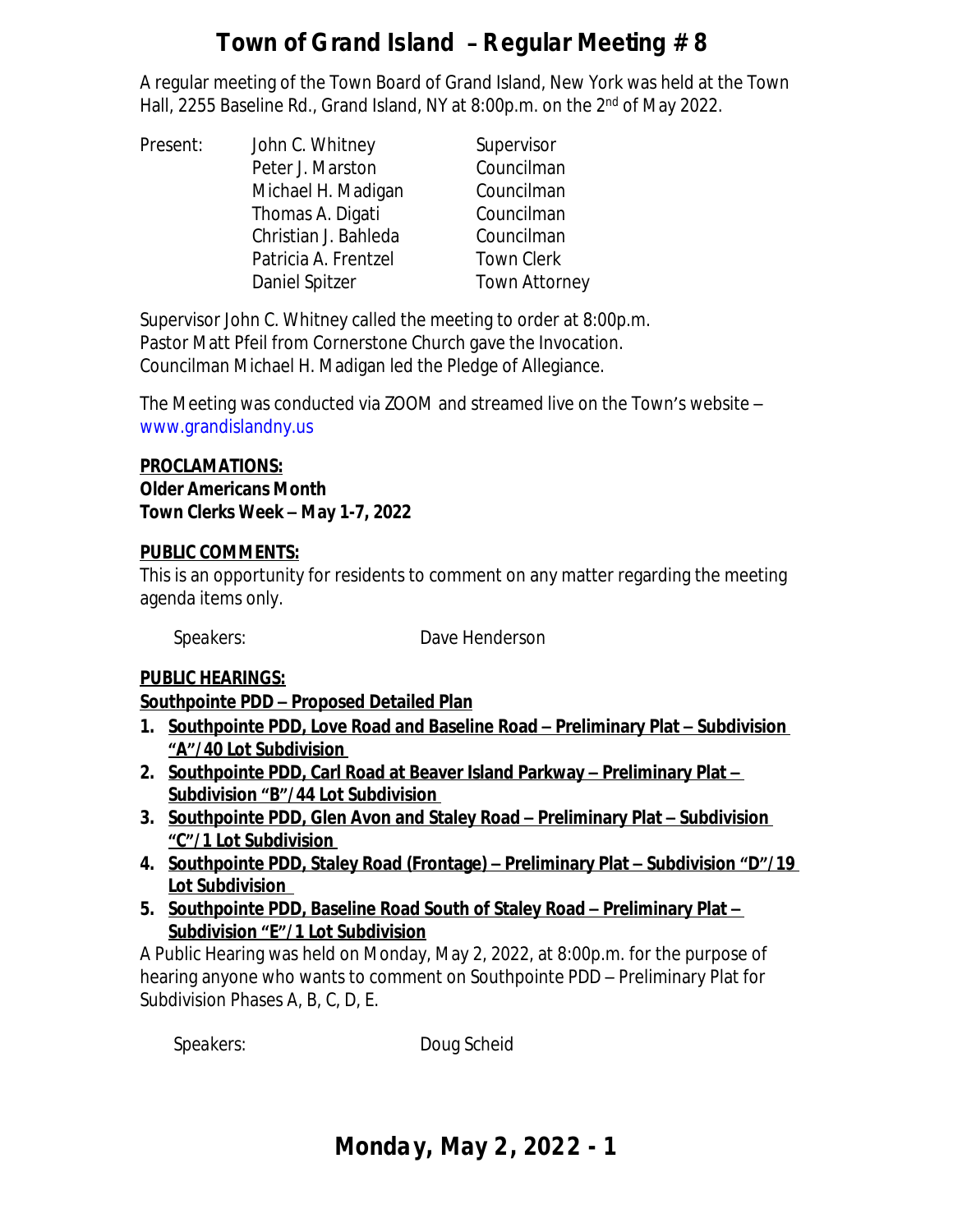#### **Southpointe PDD – Proposed Detailed Plan**

Supervisor John Whitney declared the Public Hearing closed. A motion was made by Councilman Madigan, seconded by Councilman Bahleda to table Southpointe PDD – Preliminary Plat for Subdivision Phases A, B, C, D, E. APPROVED Ayes 5 Madigan, Marston, Digati, Bahleda, Whitney Noes 0

#### **Local Law Intro #1 of 2022 – Amend Chapter 407 of the Town Code – Accessory Uses and Structures**

A Public Hearing was held on Monday, May 2, 2022, at 8:00p.m. for the purpose of hearing anyone who wants to comment on Local Law Intro #1 of 2022 – Amend Chapter 407 of the Town Code – Accessory Uses and Structures.

Speakers: None

Supervisor John Whitney declared the Public Hearing closed.

A motion was made by Councilman Marston, seconded by Councilman Digati to table Local Law Intro #1 of 2022 – Amend Chapter 407 of the Town Code – Accessory Uses and Structures.

APPROVED Ayes 5 Madigan, Marston, Digati, Bahleda, Whitney Noes 0

#### **Local Law Intro #11 of 2021 – Rezoning Portion of SBL #38.11-2-6.11, Whitehaven Road – B-1 to R-2**

A Public Hearing was held on Monday, May 2, 2022, at 8:00p.m. for the purpose of hearing anyone who wants to comment on Local Law Intro #11 of 2021 – Rezoning Portion of SBL #38.11-2-6.11, Whitehaven Road – B-1 to R-2.

*Speakers:* Sean Hopkins, John Chin, Jennifer Chin

Supervisor John Whitney declared the Public Hearing closed.

A motion was made by Councilman Madigan, seconded by Councilman Bahleda to table Local Law Intro #11 of 2021 – Rezoning Portion of SBL #38.11-2-6.11, Whitehaven Road – B-1 to R-2.

APPROVED Ayes 5 Madigan, Marston, Digati, Bahleda, Whitney Noes 0

#### **MINUTES:**

A motion was made by Councilman Marston, seconded by Councilman Digati to approve Minutes of Workshop Meeting #11, April 18, 2022, and Minutes of Regular Meeting #7, April 18, 2022.

APPROVED Ayes 5 Madigan, Marston, Digati, Bahleda, Whitney Noes 0

#### **CONSENT AGENDA:**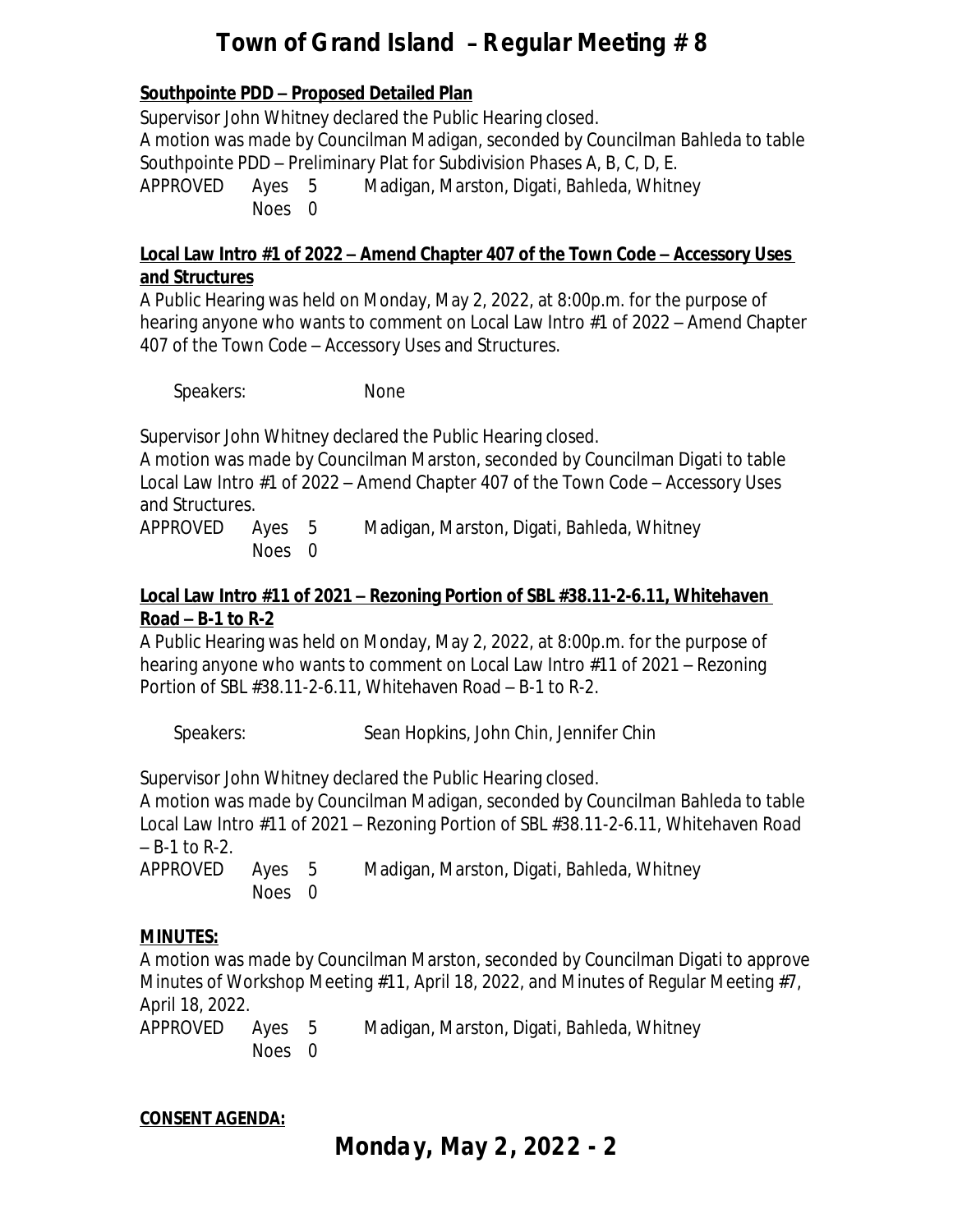1. Meeting Minutes – Board of Architectural Review – March 15, 2022 A motion was made by Councilman Madigan, seconded by Councilman Marston to approve the consent agenda as distributed.

APPROVED Ayes 5 Madigan, Marston, Digati, Bahleda, Whitney Noes 0

#### **COMMUNICATIONS –TOWN BOARD: SUPERVISOR JOHN C. WHITNEY:**

**USDA Invasive Insect Survey – Request Permission to Survey/Trap for ECFF in Grand Island** A motion was made by Councilman Digati, seconded by Councilman Bahleda to approve the request of the US Department of Agriculture's European Cherry Fruit Fly (ECFF) Program to survey/trap for European Cherry Fruit Fly (ECFF) in select locations within Grand Island, some properties which may be on town-owned property.

APPROVED Ayes 5 Madigan, Marston, Digati, Bahleda, Whitney Noes 0

#### **Authorize Supervisor to Sign – Special Event Permit Application, New York State Liquor Authority, Landlord Authorization Form – Say Cheese Pizza Co. – Town Commons – June 18, 2022**

A motion was made by Councilman Marston, seconded by Councilman Digati to approve the Special Event Permit/Land Authorization Form from the NYS Liquor Authority for Say Cheese Pizza Co. for the Taste of Relay 4 Life on June 18, 2022.

APPROVED Ayes 5 Madigan, Marston, Digati, Bahleda, Whitney Noes 0

#### **Special Event Permit – Soma Cura Wellness Center**

A motion was made by Councilman Bahleda, seconded by Councilman Marston to approve the Special Event Permit for Soma Cura Wellness Center for outdoor yoga classes in the Town Common from May 15, 2022 through September 15, 2022.

APPROVED Ayes 5 Madigan, Marston, Digati, Bahleda, Whitney Noes 0

#### **COUNCILMAN PETER J. MARSTON:**

#### **Appointment – Architectural Review Advisory Board**

A motion was made by Councilman Marston, seconded by Councilman Digati to appoint Robert Hirsch to the Board of Architectural Review Advisory Board as an Alternate, with a term expiring December 31, 2022.

APPROVED Ayes 5 Madigan, Marston, Digati, Bahleda, Whitney Noes 0

## **COUNCILMAN – THOMAS A. DIGATI:**

## **Website Department Banners**

A motion was made by Councilman Digati, seconded by Councilman Madigan to authorize an amount of up to \$1,500 for the purchase of 5 sets of banners for the Town Departments to use in the design of the new Town website, \$263 per set.

APPROVED Ayes 5 Madigan, Marston, Digati, Bahleda, Whitney Noes 0

#### **COMMUNICATIONS – OTHER TOWN OFFICIALS: TOWN ATTORNEY – PETER GODFREY:**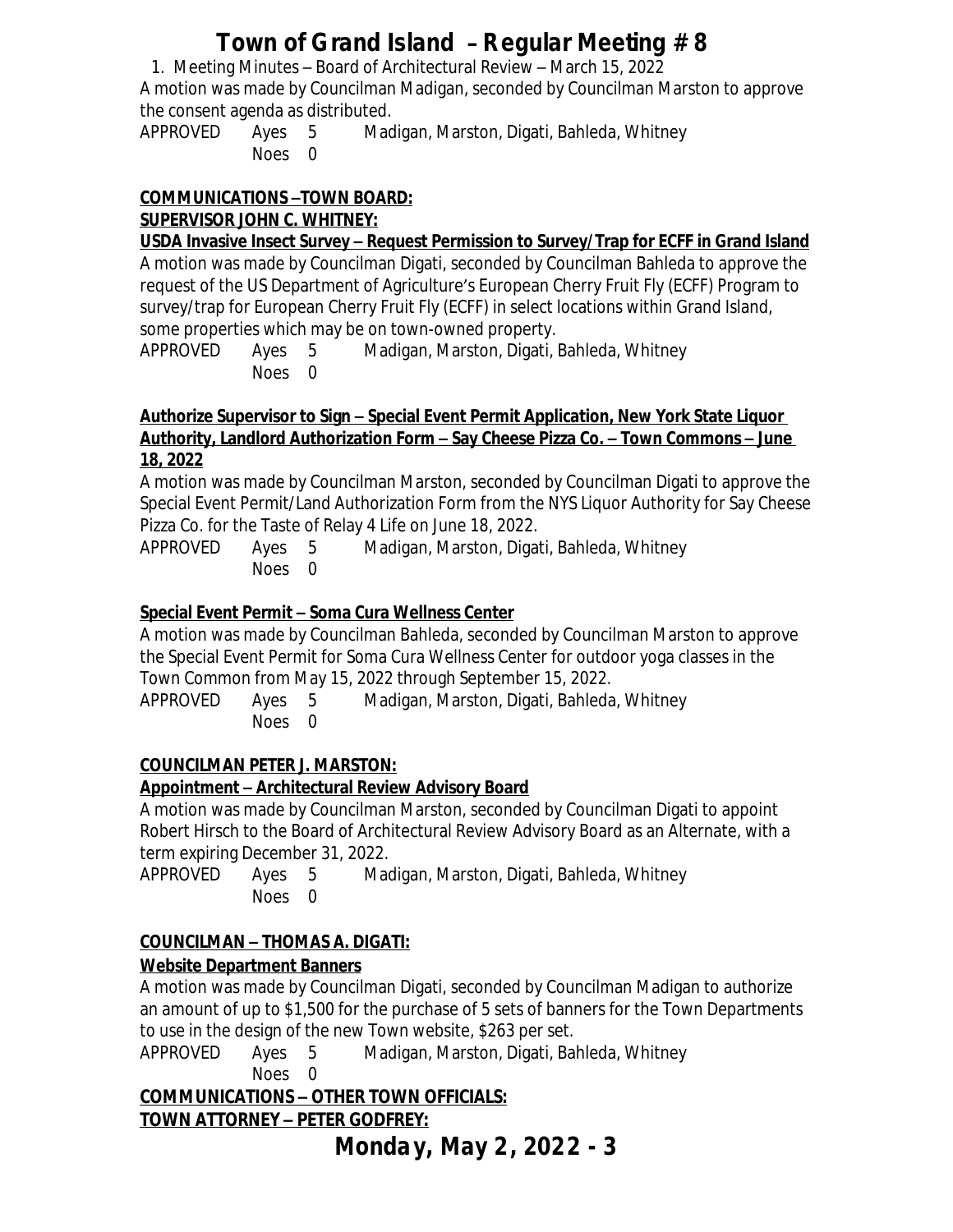## **Town of Grand Island** – **Regular Meeting # 8 Long Road Distribution Facility, 2780 Long Road (Grand Island Commerce Center) – Authorize Supervisor to Hire Consultant to Review SEQR Documents**

A motion was made by Councilman Digati, seconded by Councilman Bahleda to authorize the Supervisor to sign an agreement with CC Environment & Planning for the Consultant to Review documents pertaining to a Supplemental Environmental Impact Statement (SEIS) – Long Road Distribution Facility, 2780 Long Road (Grand Island Commerce Center) in an amount not to exceed \$22,500. The developer has an escrow account with the Town for the cost of the review.

APPROVED Ayes 5 Madigan, Marston, Digati, Bahleda, Whitney Noes 0

### **HIGHWAY SUPERINTENDENT – RICHARD W. CRAWFORD:**

## **Part-time Hires**

Highway Superintendent Richard Crawford reported that the following have been hired for the Summer 2022: Nathan Wallens - \$16.50/hr. Lucas Tahara - \$16.25/hr. Brady Haines - \$16.25/hr. Robert Galvano – Highway Driver - \$18.70/hr. Neil Stenzel – Highway Driver - \$19.70/hr. This is for information only. No Town Board action was taken.

#### **DEPARTMENT OF ENGINEERING & WATER RESOURCES – ROBERT H. WESTFALL: Award Bids – Topsoil & Concrete**

Town Engineer Robert Westfall reported that quotations were recently received for the purchase of Topsoil and Concrete for miscellaneous repairs and work done by the Town.

| Leo Brenon Topsoil                  | <u>Topsoil</u><br>\$24.99 / yard   |
|-------------------------------------|------------------------------------|
|                                     | Concrete                           |
| <b>Bull's Concrete Construction</b> | \$11.00/sq ft for flat work        |
|                                     | \$11.40/sq ft for flat work w/mesh |
|                                     | \$68.50/If for dish curb           |
|                                     | \$78.00/If for upright curb        |
| Podlucky Construction               | \$12.50/sq ft for flat work        |
|                                     | \$13.00/sq ft for flat work w/mesh |
|                                     | \$80.00/If for dish curb           |
|                                     | \$110.00/If for upright curb       |

The Town Engineer has reviewed the quotations and recommends the Town purchase topsoil from Leo Brenon Topsoil at \$24.99/ yard and use Bull's Concrete Construction at \$11.00/sq ft. for flat work concrete repairs, \$ 11.40/ sq ft for flat work w/mesh, \$68.50/lf for dish curbs and \$78.00/lf for upright curb. Water/Wastewater repair materials should be purchased from the supplier with the lowest price for the desired item.

## **Award Bids – Topsoil & Concrete**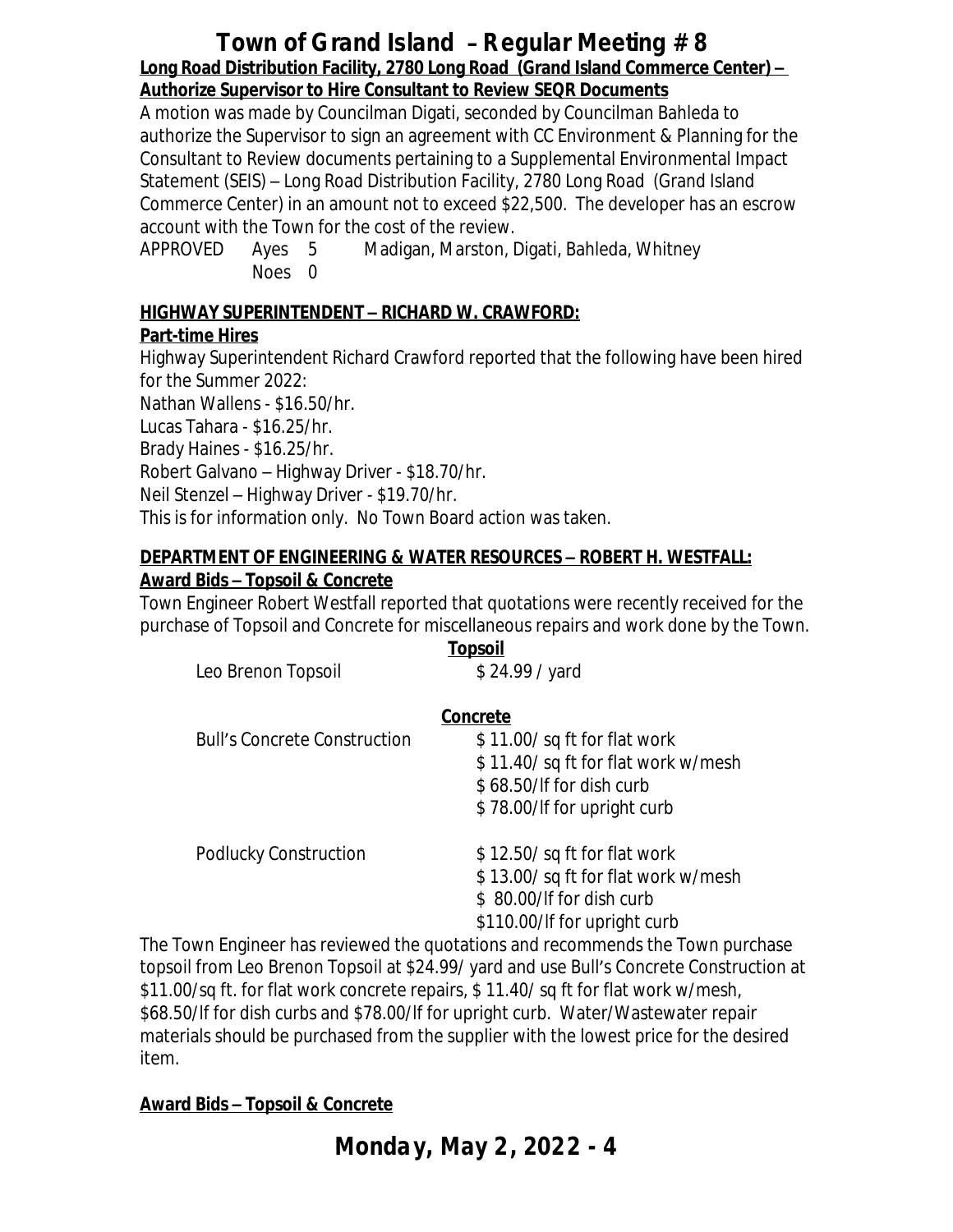A motion was made by Councilman Marston, seconded by Councilman Digati accept the recommendation of the Town Engineer and approve the quotes received for topsoil and recommends the Town purchase topsoil from Leo Brenon Topsoil at \$24.99/ yard and use Bull's Concrete Construction at \$11.00/sq ft. for flat work concrete repairs, \$ 11.40/ sq ft for flat work w/mesh, \$68.50/lf for dish curbs and \$78.00/lf for upright curb. Water/Wastewater repair materials should be purchased from the supplier with the lowest price for the desired item.

APPROVED Ayes 5 Madigan, Marston, Digati, Bahleda, Whitney Noes 0

#### **Appointment – Laborer – Wastewater Department**

A motion was made by Councilman Bahleda, seconded by Councilman Marston to approve the appointment of Richard Nichols to the Wastewater Department, Laborer, \$18.98/hr., Start, as per the AFSMCE Contract, effective May 23, 2022, subject to the completion of the necessary pre-employment paperwork.

APPROVED Ayes 5 Madigan, Marston, Digati, Bahleda, Whitney Noes 0

#### **Summer Intern Hire**

A motion was made by Councilman Madigan, seconded by Councilman Bahleda to approve the appointment of Tyler Haight as an Engineering Aide, Summer Intern, \$19.21/hr., effective May 16, 2022, subject to the completion of the necessary preemployment paperwork.

APPROVED Ayes 5 Madigan, Marston, Digati, Bahleda, Whitney Noes 0

#### **Authorize Supervisor to Sign Professional Services Agreement Amendment – WTP Filter System Upgrade – Job # M-205-2021**

Town Engineer presented the Professional Services Agreement for the WTP Filter System Upgrade  $-$  Job  $#$  M-205-2021 to include a new fluoride system in the filter building. Professional services will include the Basis of Design, preliminary design and submission of the fluoride grant.

The existing fluoride system is at the end of its design life. If successful, the grant will allow us to include the fluoride system in the new filter building providing new tanks & piping with ground floor delivery opposed to delivery to the 3<sup>rd</sup> floor of the existing building.

A motion was made by Councilman Digati, seconded by Councilman Marston to authorize the Supervisor to sign the Professional Services Agreement with Wendel in an amount of \$57,795.00.

APPROVED Ayes 5 Madigan, Marston, Digati, Bahleda, Whitney Noes 0

## **Town Hall HVAC – Change Order No. 2 – Job # M-69-2019**

Town Engineer Robert Westfall reported that he received 3 proposals that make up Change Order No. 2 to Greater Niagara Mechanical's contract for the above referenced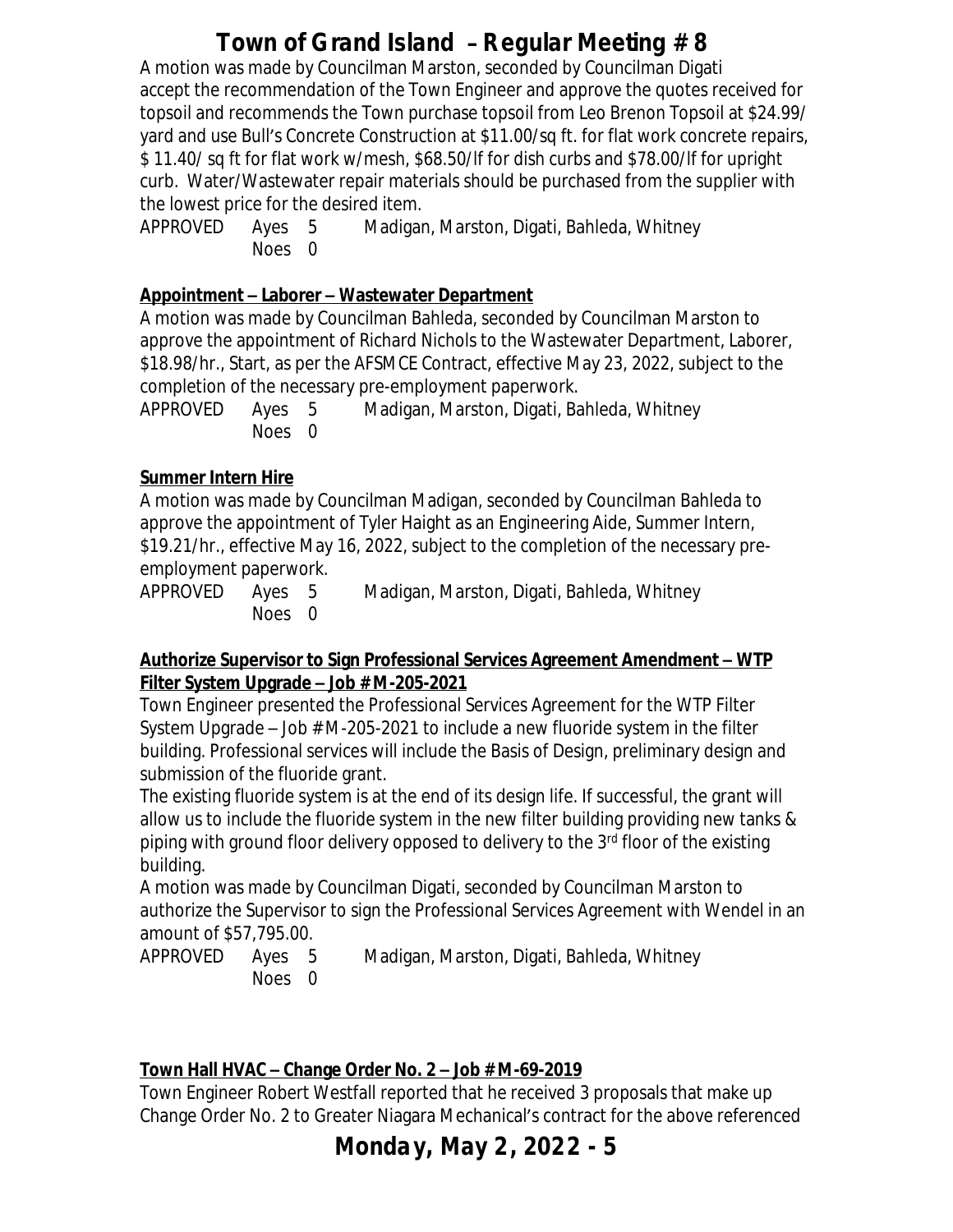project. All labor and materials necessary to relocate the existing sump pump disconnect for \$ 2,308.00. All labor and materials necessary to investigate the issue with the new HVAC unit and the existing fusible links for the fire dampers. Includes accessing all fire dampers in the system to verify fusible links were broken and replacement of all broken fusible links for \$12,534.00. All labor and materials necessary to replace the 32 control valves throughout the building and integration of the vavles with the new Siemen's Building Management System providing the Town with control of the boiler system in the building for \$47,451.00.

Mr. Westfall recommends that Change Order No. 2 be approved with an increase of \$62,302.00 to Greater Niagara Mechanical's awarded contract amount.

A motion was made by Councilman Digati, seconded by Councilman Marston to approve Change Order No. 2 for Town Hall HVAC – Job # M-69-2019 in the amount of \$62,302.00.

APPROVED Ayes 5 Madigan, Marston, Digati, Bahleda, Whitney Noes 0

#### **CODE ENFORCEMENT OFFICE:**

#### **Tower Permit Renewal – AT&T Mobility – 85 Carl Road**

A motion was made by Councilman Marston, seconded by Councilman Bahleda to renew the Tower Permit for AT & T Mobility – 85 Carl Road. The site has been inspected and it is unchanged.

APPROVED Ayes 5 Madigan, Marston, Digati, Bahleda, Whitney Noes 0

## **PARKS MAINTENANCE CREW CHIEF – TOM CECERE:**

#### **Rate Changes/Title Changes/Status Changes/New Hires**

A motion was made by Councilman Digati, seconded by Councilman Marston to approve the following hires, rate changes and status changes as follows:

Change the hourly rate according to the 2022 adopted pay scale for the following employee (effective on their anniversary date), change title from Recreation Attendant to Laborer and to change status to seasonal 40hrs:

| Name            | Γitle                       | Effective Date                        | Status   | Rate of Pay |
|-----------------|-----------------------------|---------------------------------------|----------|-------------|
| Raymond Billica | Laborer PT / Parks Mechanic | May 10 <sup>th</sup> , 2022 Part-Time |          | \$21.30     |
| Raymond Billica | Laborer / Parks Mechanic    | June 6 <sup>th</sup> , 2022           | Seasonal | \$21.30     |

| Change the status, rate and title (from Recreation Attendant to Laborer) of the following employee: |                            |                                      |          |             |  |
|-----------------------------------------------------------------------------------------------------|----------------------------|--------------------------------------|----------|-------------|--|
| Name                                                                                                | Title                      | Effective Date                       | – Status | Rate of Pay |  |
| Michael Dollard                                                                                     | Laborer PT / Sr Crew Chief | May 16 <sup>th</sup> , 2022 Seasonal |          | \$17.45     |  |

Change the status of the following employee and the title from Recreation Attendant to Laborer : Name Title Title Effective Date Status Rate of Pay<br>David Williams Laborer / Parks Mechanic June 6<sup>TH</sup>, 2022 Seasonal No Change Laborer / Parks Mechanic June  $6^{TH}$ , 2022 Seasonal June  $6^{TH}$ , 2022 No Change

Hire the following employees subject to the completion of the necessary pre-employment paperwork:

| Name                  | Title  |                    |                               | <b>Effective Date</b>                      | Part Time | Rate of Pay |
|-----------------------|--------|--------------------|-------------------------------|--------------------------------------------|-----------|-------------|
| Abbey Cole            |        | Laborer / Gardener |                               | June 20 <sup>th</sup> , 2022               | Seasonal  | \$15.25     |
| <b>Trenton Gondek</b> |        |                    | Laborer /Parks General Worker | May 13 <sup>th</sup> , 2022                | Seasonal  | \$15.00     |
| Alec Konopczynski     |        |                    | Laborer /Parks General Worker | May 20 <sup>th</sup> , 2022                | Seasonal  | \$15.00     |
| APPROVED              | Ayes 5 |                    |                               | Madigan, Marston, Digati, Bahleda, Whitney |           |             |
|                       | Noes 0 |                    |                               |                                            |           |             |

### **COMMUNICATIONS – GENERAL: Block Party – Dave Amato, Stony Point Road – Sunday, July 3, 2022**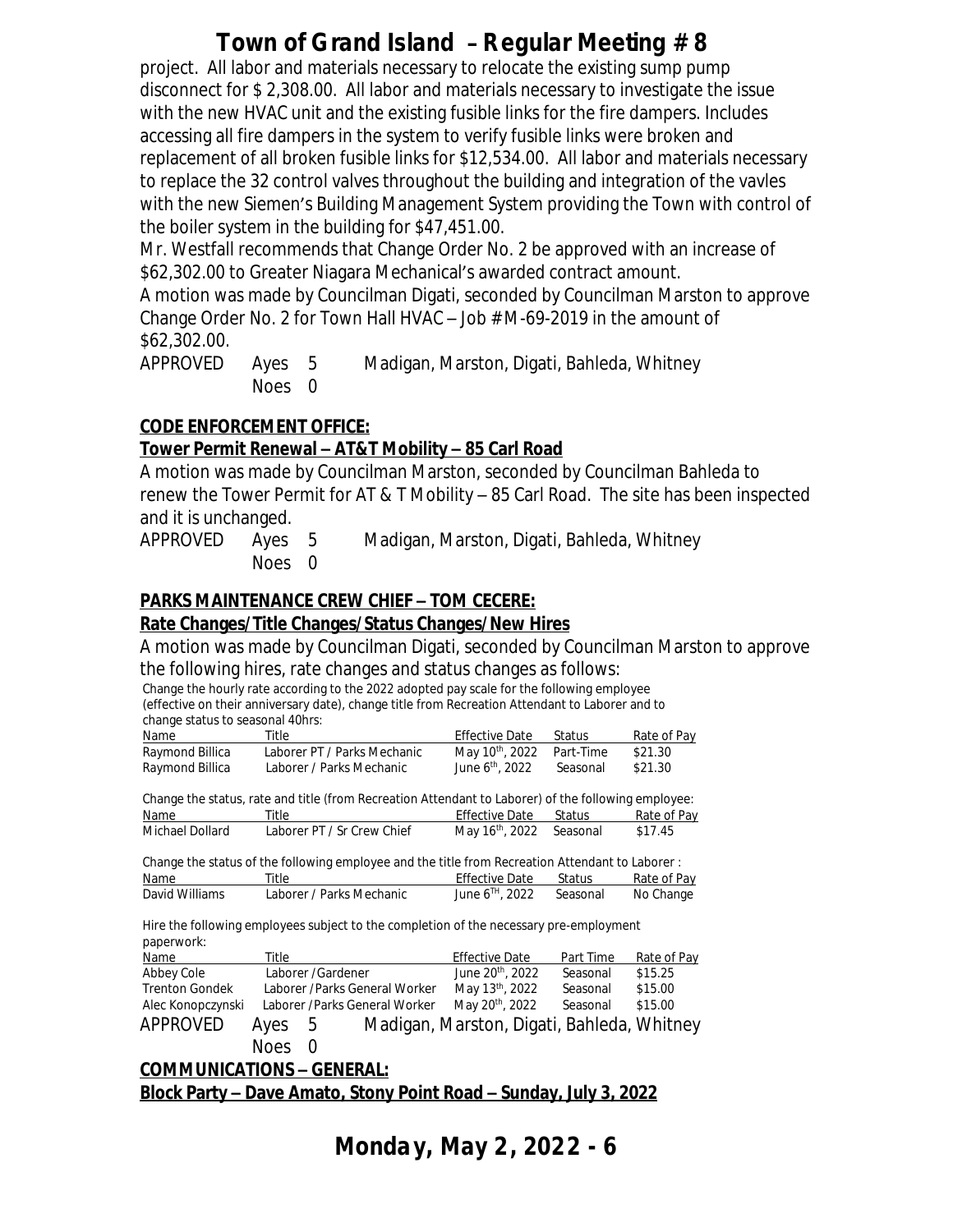A motion was made by Councilman Madigan, seconded by Councilman Marston to approve the Block Party and Street Closing Permit for Dave Amato – Stony Point Road from Elsie to Redway on July 3, 2022, from 12:00p.m. to 7:00p.m. with no rain date scheduled.

APPROVED Ayes 5 Madigan, Marston, Digati, Bahleda, Whitney Noes 0

#### **REPORT OF THE AUDIT COMMITTEE:**

A motion was made by Councilman Digati, seconded by Councilman Bahleda to pay Vouchers #138078 - #138195

| General  |             | \$46,381.34                                     |
|----------|-------------|-------------------------------------------------|
| Highway  |             | \$10,075.43                                     |
| Sewer    |             | \$53,315.56                                     |
| Water    |             | 9,908.94                                        |
| Capital  |             | \$393,813.65                                    |
| Garbage  |             | \$136,733.62                                    |
| Total    |             | \$650,228.54                                    |
| APPROVED | Ayes        | Madigan, Marston, Digati, Bahleda, Whitney<br>5 |
|          | <b>Noes</b> |                                                 |
|          |             |                                                 |

#### **UNFINISHED BUSINESS:**

#### **SEQR – Heritage Subdivision, End of Sawmill Run - Preliminary Plat/25 Lot Subdivision**

Supervisor John Whitney presented the SEQR – Short Form Environmental Assessment Forms for the Heritage Subdivision, End of Sawmill Run - Preliminary Plat/25 Lot Subdivision. Mr. Whitney informed the Town Board that the proposed action will not result in any significant adverse environmental impact.

A motion was made by Councilman Madigan, seconded by Councilman Marston to issue a Negative Declaration for Heritage Subdivision, End of Sawmill Run - Preliminary Plat/25 Lot Subdivision.

APPROVED Ayes 5 Madigan, Marston, Digati, Bahleda, Whitney Noes 0

#### **Heritage Subdivision, End of Sawmill Run - Preliminary Plat/25 Lot Subdivision A. Correspondence – Planning Board**

A motion was made by Councilman Digati, seconded by Councilman Bahleda to accept the recommendation of the Planning Board and approve the Preliminary Plat for Heritage Subdivision, End of Sawmill Run – 25 Lots, subject to the payment of the required recreation fee of \$500 per lot.

APPROVED Ayes 5 Madigan, Marston, Digati, Bahleda, Whitney Noes 0

#### **Time of Sales Infiltration Inspections**

Remains Tabled

**David Mazur, Long Road and Grand Island Boulevard, SBL #:11.00-1-8 – Site Plan Approval – Multi-Tenant Commercial Facility** Remains Tabled